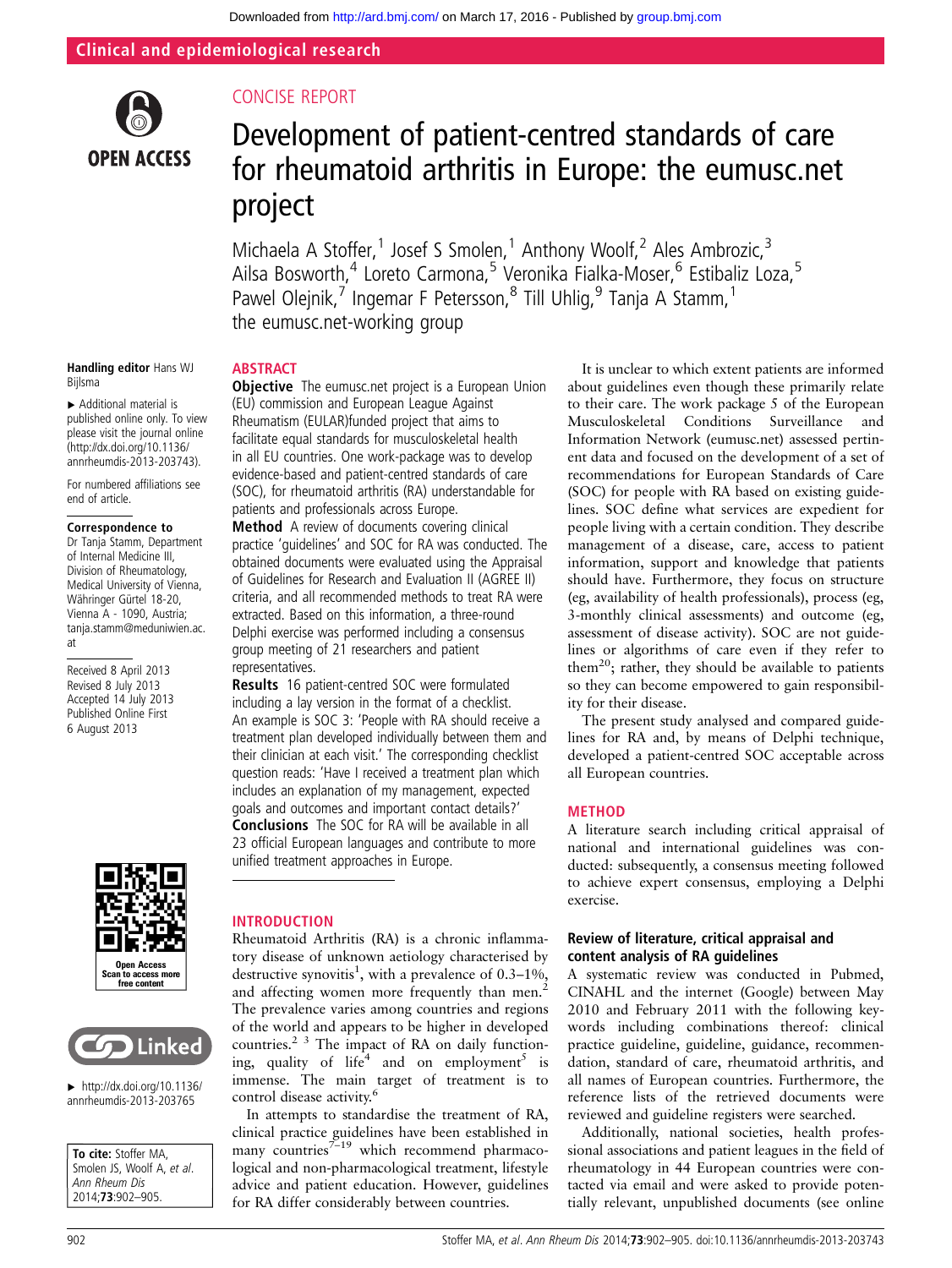Downloaded from<http://ard.bmj.com/>on March 17, 2016 - Published by [group.bmj.com](http://group.bmj.com)

## Clinical and epidemiological research

#### Table 1 Standards of Care (SOC)

|                        | SOC for people with rheumatoid arthritis (RA)                                                                                                                                                                                                                                                                                                                                                                                                              | Level of<br>agreement |
|------------------------|------------------------------------------------------------------------------------------------------------------------------------------------------------------------------------------------------------------------------------------------------------------------------------------------------------------------------------------------------------------------------------------------------------------------------------------------------------|-----------------------|
| <b>SOC 1</b>           | People with symptoms of RA should have timely access to a clinician/health professional competent in making a (differential) diagnosis<br>(6 weeks according to European League Against Rheumatism (EULAR) recommendations).                                                                                                                                                                                                                               | 9.9                   |
| <b>SOC 2</b>           | People with RA should be given relevant information and education about<br>$\blacktriangleright$ their disease<br>its management<br>and all aspects of living with and managing their RA, in written form and in a format suited and tailored to the individual, in a timely<br>fashion appropriate to their needs.                                                                                                                                        | 9.7                   |
| <b>SOC 3</b>           | People with RA should receive a treatment plan developed individually between them and their clinician at each visit.                                                                                                                                                                                                                                                                                                                                      | 9.2                   |
| <b>SOC 4</b>           | At the start of any disease-specific treatment, people with RA should be fully educated about the expected benefits and any potential risks,<br>and fully evaluated to assess both clinical status and safety aspects.                                                                                                                                                                                                                                     | 9.6                   |
| <b>SOC 5</b>           | People with RA should be fully assessed for symptoms, disease activity, damage, comorbidity (including assessment for cardiovascular disease<br>risk factors) and function at diagnosis; these assessments should also be done annually; if disease is not within target, clinical assessment<br>should be done at least 3-monthly (all clinical variables) and possibly more frequently upon significant worsening.                                       | 9.5                   |
| SOC <sub>6</sub>       | People with RA should have rapid access to care when they experience significant worsening of the disease.                                                                                                                                                                                                                                                                                                                                                 | 9.7                   |
| <b>SOC 7</b>           | People with RA should be treated with a disease modifying anti-rheumatic drug (DMARD) as soon as the diagnosis is made.                                                                                                                                                                                                                                                                                                                                    | 9.7                   |
| <b>SOC 8</b>           | If the target of low disease activity or remission is not achieved using a synthetic DMARD (usually being methotrexate), treatment should be<br>revaluated at least every 3 months.                                                                                                                                                                                                                                                                        | 9.4                   |
| <b>SOC 9</b>           | People with RA should be evaluated for pain, and relief of pain associated with RA should be considered.                                                                                                                                                                                                                                                                                                                                                   | 9.3                   |
| SOC<br>10 <sup>°</sup> | People with RA who have residual joint problems despite state-of-art pharmacological (including intra-articular) and non-pharmacological<br>therapy should be assessed by an orthopaedic surgeon within 3 months from recognition of the refractoriness of the problem, especially if<br>there is joint damage/soft tissue problems that might likely be solved by protective or reconstructive surgery.                                                   | 8.7                   |
| SOC<br>11              | People with RA should have access to evidence-based pharmacological and non-pharmacological treatment.                                                                                                                                                                                                                                                                                                                                                     | 9.7                   |
| SOC<br>12              | People with RA should have access to a specialised health professional to receive assessment, advice and training in all matters related to<br>their disease.                                                                                                                                                                                                                                                                                              | 9.4                   |
| <b>SOC</b><br>13       | People with RA should understand the benefit of exercises and physical activity and should be advised to exercise appropriately.                                                                                                                                                                                                                                                                                                                           | 9.5                   |
| SOC<br>14              | People with RA should receive information, advice and training on joint protection and ergonomic principles as well as activity-based<br>methods to enhance functioning in daily life and participation in social roles. They should receive information, advice and training on splints,<br>aids, devices and other products for environmental adaptations.                                                                                               | 9.3                   |
| SOC<br>15              | People with RA should receive information and advice about<br>• a healthy lifestyle (such as discontinuation of all types of tobacco use, balanced use of alcohol, physical activity, healthy diet,<br>management of sleep disturbance if necessary)<br>prevention of accidents and injuries,<br>support groups and patient organisations,<br>when to think about surgery and<br>additional treatment options provided that some people might find useful. | 9.3                   |
| <b>SOC</b><br>16       | People with RA who wish to try alternative therapies that some people found symptomatically beneficial, should be informed about the<br>limited evidence.                                                                                                                                                                                                                                                                                                  | 8.9                   |

Of the 37 SOC, 21 were excluded because 3 or more experts rated them as not necessary in the third Delphi round. This led to the 16 SOC in the final version. 23 (89%) participants scored the level of agreement (8.7–9.9).

supplementary table S1). Inclusion criteria for guidelines were as follows: released after January 2002, dealing with the treatment of RA, denoting themselves as a guideline or recommendation with a full text (translation) available in English or German. If more than one version existed, the latest one was included.

The obtained guidelines were appraised based on the Appraisal of Guidelines for Research and Evaluation (AGREE II) instrument to assess their methodological quality.<sup>21</sup> In order to focus on guidelines with high quality, only documents that received a score between four and seven in the overall assessment were included in the present analysis (see online supplementary figure S1). In the next step, all mentioned interventions for the treatment of RA were extracted. These interventions were linked to the other specifications given in the guidelines, for example, time, intensity and frequency. Based on this information, recommendations were formulated in the form of short sentences.

#### Delphi exercise

In the first Delphi round, the interventions were prioritised, clustered and a wording was proposed by a group of 21 experts including four patient research partners. Experts were rheumatologists, rheumatology health professionals and rehabilitation specialists with long-term experience in clinical and/or scientific work.

After a one-day, face-to-face, meeting in Vienna, a set of recommendations was drafted and distributed via email, to all participants for comments. The comments received were built into the second draft, which was again circulated electronically; in the second Delphi round, the participants were asked to agree or disagree with the proposed items. In case of disagreement, a suggestion of an alternative wording should be proposed. Based on this input, a third draft was circulated, the third Delphi round, in which the experts received a feedback about the revisions of the SOC. Following the approach of Freel et  $al$ ,<sup>22</sup> the participants were asked to score each SOC using a scale of  $1-\overline{3}$  as follows:  $1=A$  'must have' for the final set of SOC; 2='Would be nice to have in the final set of SOC'; 3='Is not important'. In a final voting, the level of agreement was obtained by asking each panel member to score each SOC on a scale from 0 to 10, 0 indicated 'I totally disagree' and 10 'I agree completely'.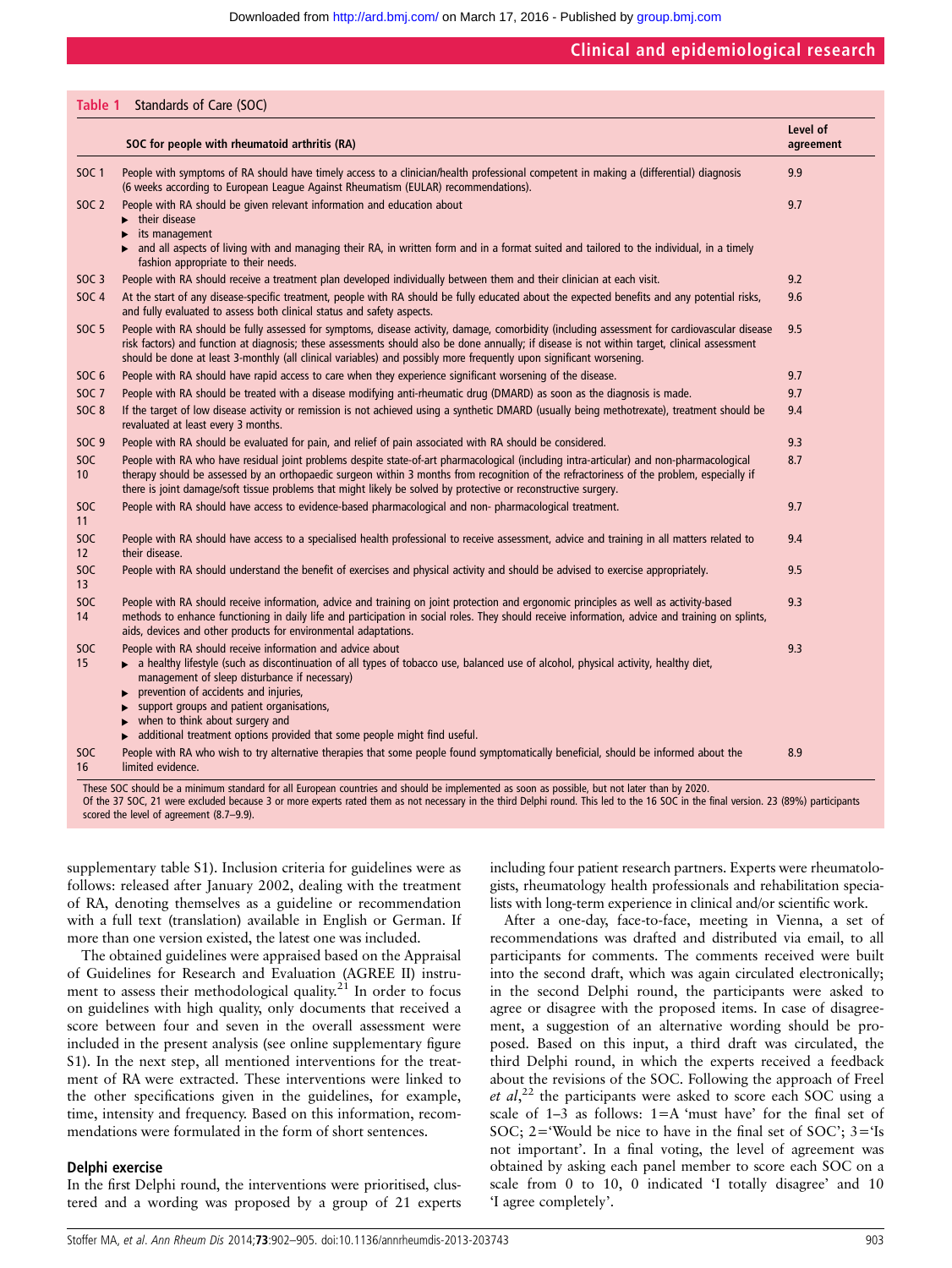## Clinical and epidemiological research

#### RESULTS

The review of literature yielded 91.247 citations: (Pubmed  $n=89.324$ , CINAHL  $n=1.759$ , the first 150 Google hits and 14 hits in guideline registers). The titles and/or abstracts were screened and duplicates excluded; 95 documents were obtained in their full version; 87 national scientific societies, social leagues and health professional associations in 44 countries were asked to provide relevant documents. We received 104 documents with a response rate of 63% to our request (after three personal reminder emails were sent if no response had been received); 14 of these<sup>6-19</sup> fulfilled the inclusion criteria and were used for further analysis. Out of all included documents, 49 interventions were extracted. For the Delphi exercise, 24 institutions were informed about the study. Thereof, 15 agreed to participate. Each institution nominated up to two experts for the working group. A total of 26 panel members from 10 countries (as listed in online supplementary appendix A) participated in this activity, including four patient research partners.

#### Results Delphi round 1

Twenty-one experts participated in the face-to-face meeting (Vienna 22-02-2012). During the meeting, the 49 interventions were sorted into the following six groups: 1) pharmacological treatment, 2) monitoring, 3) lifestyle interventions, 4) surgery, 5) education/information and 6) non-pharmacological treatment. This resulted in a draft version of 56 proposed items.

#### Results round 2

In the second round, 21 (81%) experts provided 250 comments on the draft version of 56 SOC. The first author modified and

reorganised the individual bullet points according to the comments. This process reduced the number of statements to 37.

#### Results round 3

In the third round, 23 (89%) experts contributed a total number of 202 comments and 21 (81%) rated the importance of each SOC.

Based on the final 16 SOC (table 1), a corresponding checklist worded in a way that could be understood by lay people was formulated (table 2).

#### **DISCUSSION**

To our knowledge, this is the first study developing common European SOC for RA, focusing on a lay version in the format of a checklist. A well-known barrier to the widespread implementation of guidelines and standards in healthcare is the scarcity of high-quality documents in languages other than English.23 Providing translations of evidence-based information in all European languages could be a low-cost intervention with potential remarkable impact. Therefore, our document is translated into all European Union (EU) languages to facilitate implementation throughout Europe.

One important aim of the project is to provide tools to reduce inequalities in Europe through spreading evidence-based information in a way that could be understood by lay people as patients usually are.

The greatest challenge in this work on European SOC was to agree on the wording that was most appropriate and applicable for all European countries. Among these challenges is the fact that therapeutic interventions in RA are carried out by different

| What this means for you and your rheumatoid arthritis (RA)<br>Was my RA diagnosed by a specialised health professional within 6 weeks of onset of symptoms?<br>Do I understand my disease, my role in its management and the role of health professionals?<br>Have I been given information in different formats and/or education about my disease?<br>Have I been given information and/or education about treatments, their benefits and risks?<br>Have I been given information and education relevant to my needs, that is, what to do if my disease is worsening, in case of pain and adverse reactions on drugs?<br>Have I been given information about, and given contact details of, relevant patient charities and organisations which are considered to be trusted sources of<br>evidence-based information?<br>Have I received a treatment plan which includes an explanation of my management, expected goals and outcomes and important contact details?<br>Was I informed about expected benefits and potential risks of treatment?<br>Was I assessed for clinical status and safety before the treatment was started? |
|--------------------------------------------------------------------------------------------------------------------------------------------------------------------------------------------------------------------------------------------------------------------------------------------------------------------------------------------------------------------------------------------------------------------------------------------------------------------------------------------------------------------------------------------------------------------------------------------------------------------------------------------------------------------------------------------------------------------------------------------------------------------------------------------------------------------------------------------------------------------------------------------------------------------------------------------------------------------------------------------------------------------------------------------------------------------------------------------------------------------------------------|
|                                                                                                                                                                                                                                                                                                                                                                                                                                                                                                                                                                                                                                                                                                                                                                                                                                                                                                                                                                                                                                                                                                                                      |
|                                                                                                                                                                                                                                                                                                                                                                                                                                                                                                                                                                                                                                                                                                                                                                                                                                                                                                                                                                                                                                                                                                                                      |
|                                                                                                                                                                                                                                                                                                                                                                                                                                                                                                                                                                                                                                                                                                                                                                                                                                                                                                                                                                                                                                                                                                                                      |
|                                                                                                                                                                                                                                                                                                                                                                                                                                                                                                                                                                                                                                                                                                                                                                                                                                                                                                                                                                                                                                                                                                                                      |
|                                                                                                                                                                                                                                                                                                                                                                                                                                                                                                                                                                                                                                                                                                                                                                                                                                                                                                                                                                                                                                                                                                                                      |
|                                                                                                                                                                                                                                                                                                                                                                                                                                                                                                                                                                                                                                                                                                                                                                                                                                                                                                                                                                                                                                                                                                                                      |
|                                                                                                                                                                                                                                                                                                                                                                                                                                                                                                                                                                                                                                                                                                                                                                                                                                                                                                                                                                                                                                                                                                                                      |
|                                                                                                                                                                                                                                                                                                                                                                                                                                                                                                                                                                                                                                                                                                                                                                                                                                                                                                                                                                                                                                                                                                                                      |
|                                                                                                                                                                                                                                                                                                                                                                                                                                                                                                                                                                                                                                                                                                                                                                                                                                                                                                                                                                                                                                                                                                                                      |
|                                                                                                                                                                                                                                                                                                                                                                                                                                                                                                                                                                                                                                                                                                                                                                                                                                                                                                                                                                                                                                                                                                                                      |
| Was I informed about vaccinations?                                                                                                                                                                                                                                                                                                                                                                                                                                                                                                                                                                                                                                                                                                                                                                                                                                                                                                                                                                                                                                                                                                   |
| Have I received a schedule of regular assessments of my disease—the symptoms, disease activity and of what I can do?                                                                                                                                                                                                                                                                                                                                                                                                                                                                                                                                                                                                                                                                                                                                                                                                                                                                                                                                                                                                                 |
| Have I been informed when, how and who I can contact in case my disease is worsening?                                                                                                                                                                                                                                                                                                                                                                                                                                                                                                                                                                                                                                                                                                                                                                                                                                                                                                                                                                                                                                                |
| Am I receiving a disease modifying anti-rheumatic drug, and if not, do I understand why not?                                                                                                                                                                                                                                                                                                                                                                                                                                                                                                                                                                                                                                                                                                                                                                                                                                                                                                                                                                                                                                         |
| If my target of low disease activity or remission is not achieved, is my treatment reappraised at least every 3 months?                                                                                                                                                                                                                                                                                                                                                                                                                                                                                                                                                                                                                                                                                                                                                                                                                                                                                                                                                                                                              |
| Do I know how to control pain associated with my RA?                                                                                                                                                                                                                                                                                                                                                                                                                                                                                                                                                                                                                                                                                                                                                                                                                                                                                                                                                                                                                                                                                 |
| Have I been informed about the options of surgery, and have the benefits and risks been explained?                                                                                                                                                                                                                                                                                                                                                                                                                                                                                                                                                                                                                                                                                                                                                                                                                                                                                                                                                                                                                                   |
| Do I have access to pharmacological and non-pharmacological treatments according to my needs?                                                                                                                                                                                                                                                                                                                                                                                                                                                                                                                                                                                                                                                                                                                                                                                                                                                                                                                                                                                                                                        |
| Do I have the opportunity to receive support if needed from health professionals, such as rheumatologist, dietician, general practitioner, nurse, occupational therapist,<br>physiotherapist, psychologist and social worker?                                                                                                                                                                                                                                                                                                                                                                                                                                                                                                                                                                                                                                                                                                                                                                                                                                                                                                        |
| Have I been offered information about how, why and when to contact different members of the multidisciplinary team as soon as possible after my diagnosis was<br>made?                                                                                                                                                                                                                                                                                                                                                                                                                                                                                                                                                                                                                                                                                                                                                                                                                                                                                                                                                               |
| Have I been informed about physical activity and exercises specific for me?                                                                                                                                                                                                                                                                                                                                                                                                                                                                                                                                                                                                                                                                                                                                                                                                                                                                                                                                                                                                                                                          |
| Have I received information and, if necessary, advice and training on aids, devices and ergonomic principles to enhance function in daily life and participation in social                                                                                                                                                                                                                                                                                                                                                                                                                                                                                                                                                                                                                                                                                                                                                                                                                                                                                                                                                           |
| Have I been informed about a healthy lifestyle?                                                                                                                                                                                                                                                                                                                                                                                                                                                                                                                                                                                                                                                                                                                                                                                                                                                                                                                                                                                                                                                                                      |
|                                                                                                                                                                                                                                                                                                                                                                                                                                                                                                                                                                                                                                                                                                                                                                                                                                                                                                                                                                                                                                                                                                                                      |
|                                                                                                                                                                                                                                                                                                                                                                                                                                                                                                                                                                                                                                                                                                                                                                                                                                                                                                                                                                                                                                                                                                                                      |

The checklist should enable patients in Europe to follow the adherence to the recommended standards of care of their RA.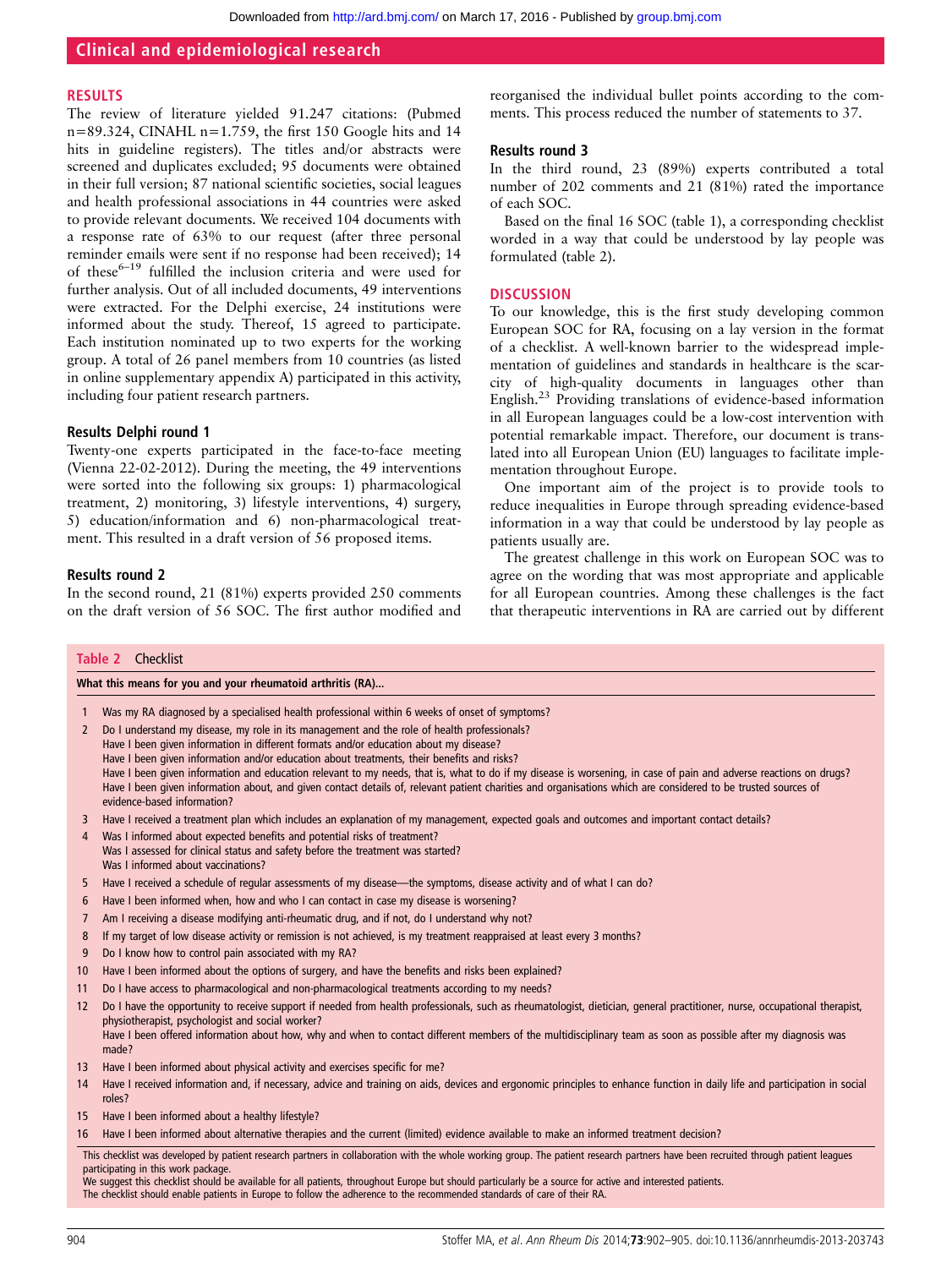## Clinical and epidemiological research

health professionals in different European countries and, indeed, certain health professionals, for example, specialised rheumatology nurses exist in only a minority of European countries. Another challenge in the course of the formulation of the SOC was finding the appropriate terms that would provide enough information without being too constraining.

Our study has several limitations. First, we restricted the guidelines solicited to those available in English or German versions; second, the number of patient research partners was not very large and third, we did not perform empirical testing to be informed about the applicability of the SOC. Furthermore, we did not re-examine the evidence base of the guidelines. Nevertheless, this activity allowed us to bring the currently available documents together in an attempt at unification. The extent of implementation should be subject to future studies.

Based on the SOC, quality indicators have been developed in another work package.<sup>2</sup>

The standards will be available on the website [\(http://www.](http://www.eumusc.net) [eumusc.net\)](http://www.eumusc.net) of the project with the possibility to provide comments. These comments will be considered for a potential update of the document that will be developed if the evidence base has changed substantially and modifications become necessary.

In summary, this work provides a set of evidence-based SOC for the treatment of RA in all languages of the European Union, to be applied by healthcare providers; in particular, these SOC can be understood by patients, and their dissemination will, hopefully, lead to identical treatment approaches across European countries.

#### Author affiliations <sup>1</sup>

<sup>1</sup>Internal Medicine III, Division of Rheumatology, Medizinische Universität Wien, Vienna, Austria

- <sup>2</sup>Duke of Cornwall Rheumatology Unit, Royal Cornwall Hospital, Truro Cornwall, UK <sup>3</sup>University Medical Centre Ljubljana, Ljubljana, Slovenia
- 4 National Rheumatoid Arthritis Society, Berkshire, UK
- <sup>5</sup>Instituto de Salud Musculoesqueletica, Madrid, Spain
- 6 Department for Physical Medicine and Rehabilitation, Medizinische Universität Wien, Vienna, Austria
- 7 Instytut Reumatologii, Warsaw, Poland

8 Orthopedics and Rheumatology, Clinical Sciences, Lund University, Lund, Sweden 9 National Resource Center for rehabilitation in Rheumatology, Diakonhjemmet Hospital, Oslo, Norway

Contributors All persons contributing to this work are listed in online supplementary appendix A, "Expert Panel".

Funding This project was funded by the European Community (EC Community Action in the Field of Health 2008–2013) and by the European League Against Rheumatism (EULAR) (grant number 20081301EU). The views of the funding body did not influence the content of the work.

Competing interests AnB has received research grants from AbbVie, Merck, Amgen and an educational grant from Pfizer; none of them relates to this work. IFP has received speaker fees from AbbVie, Pfizer and UCB. JS has received honoraria from AbbVie, Amgen, BMS, Wyeth, Jansen, Roche, Schering-Plough and Sanofi-Aventis. TS has received speaker fees from UCB, AbbVie and MSD. MS has received speaker fees from MSD.

Provenance and peer review Not commissioned; externally peer reviewed.

Open Access This is an Open Access article distributed in accordance with the Creative Commons Attribution Non Commercial (CC BY-NC 3.0) license, which permits others to distribute, remix, adapt, build upon this work non-commercially, and license their derivative works on different terms, provided the original work is properly cited and the use is non-commercial. See: http://creativecommons.org/ licenses/by-nc/3.0/

#### **REFERENCES**

- 1 Helmick CG, Felson DT, Lawrence RC, et al. Estimates of the prevalence of arthritis and other rheumatic conditions in the United States. Arthritis Rheum 2008;58:15–25.
- 2 World Health organization (WHO). World report on disability 2011. 2011; Retrieved 1 Jun 2012. [http://whqlibdoc.who.int/publications/2011/9789240685215\\_eng.pdf](http://whqlibdoc.who.int/publications/2011/9789240685215_eng.pdf)
- 3 Alamanos Y, Voulgari PV, Drosos AA. Incidence and prevalence of rheumatoid arthritis, based on the 1987 American College of Rheumatology criteria: a systematic review. Semin Arthritis Rheum 2006;36:182–8.
- 4 Loza E, Jover JA, Rodriguez L, et al. Multimorbidity: prevalence, effect on quality of life and daily functioning, and variation of this effect when one condition is a rheumatic disease. Semin Arthritis Rheum 2009;38:312–9.
- 5 Franke LC, Ament AJ, van de Laar MA, et al. Cost-of-illness of rheumatoid arthritis and ankylosing spondylitis. Clin Exp Rheumatol 2009;27:118–23.
- 6 Smolen JS, Aletaha D, Bijlsma JW, et al. Treating rheumatoid arthritis to target: recommendations of an international task force. Ann of the Rheum Dis 2010;69:631–7.
- 7 Haute Autorite de Sante (HAS). Rheumatoid arthritis, Treatment of established RA. 2007; Retrieved 2 Jan 2012. [http://www.has-sante.fr/portail/upload/docs/](http://www.has-sante.fr/portail/upload/docs/application/pdf/pr_prise_en_charge_en_phase_detat_recommandations.pdf) [application/pdf/pr\\_prise\\_en\\_charge\\_en\\_phase\\_detat\\_recommandations.pdf](http://www.has-sante.fr/portail/upload/docs/application/pdf/pr_prise_en_charge_en_phase_detat_recommandations.pdf)
- 8 Gossec L, Pavy S, Pham T, et al. Nonpharmacological treatments in early rheumatoid arthritis: clinical practice guidelines based on published evidence and expert opinion. Joint, Bone, Spine. Revue Du Rhumatisme 2006;73:396–402.
- Forestier R, André-Vert J, Guillez P, et al. Non-Drug treatment (excluding surgery) in rheumatoid arthritis: clinical practice guidelines. Joint, Bone, Spine. Revue Du Rhumatisme 2009;76:691–8.
- 10 Fautrel B, Pham T, Gossec L, et al. Role and modalities of information and education in the management of patients with rheumatoid arthritis: development of recommendations for clinical practice based on published evidence and expert opinion. Joint, Bone, Spine. Revue Du Rhumatisme 2005;72:163–70.
- 11 Haute Autorite de Sante (HAS). Rheumatoid arthritis, Medical social and organisational aspects of the treatment (excluding surgery anddrugs). 2007; Retrieved 2 Jan 2012. [http://www.has-sante.fr/portail/upload/docs/application/pdf/](http://www.has-sante.fr/portail/upload/docs/application/pdf/rheumatoid_arthritis_guidelines.pdf) [rheumatoid\\_arthritis\\_guidelines.pdf](http://www.has-sante.fr/portail/upload/docs/application/pdf/rheumatoid_arthritis_guidelines.pdf)
- 12 Gossec L, Fautrel B, Pham T, et al. Structural evaluation in the management of patients with rheumatoid arthritis: development of recommendations for clinical practice based on published evidence and expert opinion. Joint, Bone, Spine. Revue Du Rhumatisme 2005;72:229–34.
- Schneider M, Gasser A. Interdisziplinäre leitlinie management der frühen rheumatoiden arthritis. Steinkopff Verlag Darmstadt 2007. http://www.bdrh.de/ fileadmin/redaktion/Leitlinie\_fruehe\_RA.pdf
- 14 Scottish Intercollegiate Guideline Network (SIGN). Management of early rheumatoid arthritis. 2007; Retrieved 3 Jan 2012.<http://www.sign.ac.uk/pdf/sign123.pdf>
- Spanish Society of Rheumatology (SER). Update of the clinical practice guideline for the management of rheumatoid arthritis in Spain. 2007; Retrieved 3 Jan 2012. [http://www.ser.es/ArchivosDESCARGABLES/Proyectos/GUIPCAR\\_2007/](http://www.ser.es/ArchivosDESCARGABLES/Proyectos/GUIPCAR_2007/GUIPCAR2007-ENG.pdf) [GUIPCAR2007-ENG.pdf](http://www.ser.es/ArchivosDESCARGABLES/Proyectos/GUIPCAR_2007/GUIPCAR2007-ENG.pdf)
- 16 Luqmani R, Hennell S, Estrach C, et al. British society for rheumatology and British health professionals in rheumatology guideline for the management of rheumatoid arthritis (after the first 2 years). Rheumatology (Oxford) 2009;48:436–9.
- 17 Luqmani R, Hennell S, Estrach C, et al. British society for rheumatology and British health professionals in rheumatology guideline for the management of rheumatoid arthritis (the first two years). Rheumatology (Oxford) 2006;45:1167–9.
- 18 Kennedy T, McCabe C, Struthers G, et al. BSR guidelines on standards of care for persons with rheumatoid arthritis. Rheumatology (Oxford) 2005;44:553–6.
- 19 National Collaborating Centre for Chronic Conditions. Rheumatoid arthritis: national clinical guideline for management and treatment in adults. London: Royal College of Physicians, 2009; Retrieved 3 Jan 2012. [http://www.nice.org.uk/nicemedia/live/](http://www.nice.org.uk/nicemedia/live/12131/43326/43326.pdf) [12131/43326/43326.pdf](http://www.nice.org.uk/nicemedia/live/12131/43326/43326.pdf)
- 20 Arthritis and Musculoskeletal Alliance (ARMA). Standards of Care for people with Inflammatory Arthritis. 2004; Retrieved 1 Jun 2012. [http://www.nras.org.uk/](http://www.nras.org.uk/includes/documents/cm_docs/2012/a/arma_standards_of_care_for_ia.pdf) [includes/documents/cm\\_docs/2012/a/arma\\_standards\\_of\\_care\\_for\\_ia.pdf](http://www.nras.org.uk/includes/documents/cm_docs/2012/a/arma_standards_of_care_for_ia.pdf)
- 21 Appraisal of Guidelines for Research and Evaluation Trust (AGREE) Next Steps. The AGREE II Instrument (Electronic version). 2009; Retrieved 1 June 2012. [http:www.](http:www.agreetrust.org) [agreetrust.org](http:www.agreetrust.org)
- 22 Freel AC, Shiloach M, Weigelt JA, et al. American college of surgeons guidelines program: a process for using existing guidelines to generate best practice recommendations for central venous access. J Am CollSurg 2008;207:676–82.
- Henrotin Y. Need for high-standard translation methodology for the dissemination of guidelines. Osteoarthritis Cartilage 2009;17:1536–8.
- 24 Petersson IF, Strömbeck B, Andersen L, et al. Development of Health Care Quality Indicators for Rheumatoid Arthritis in Europe: the eumusc.net project. Ann Rheum Dis 2014;73:902–5.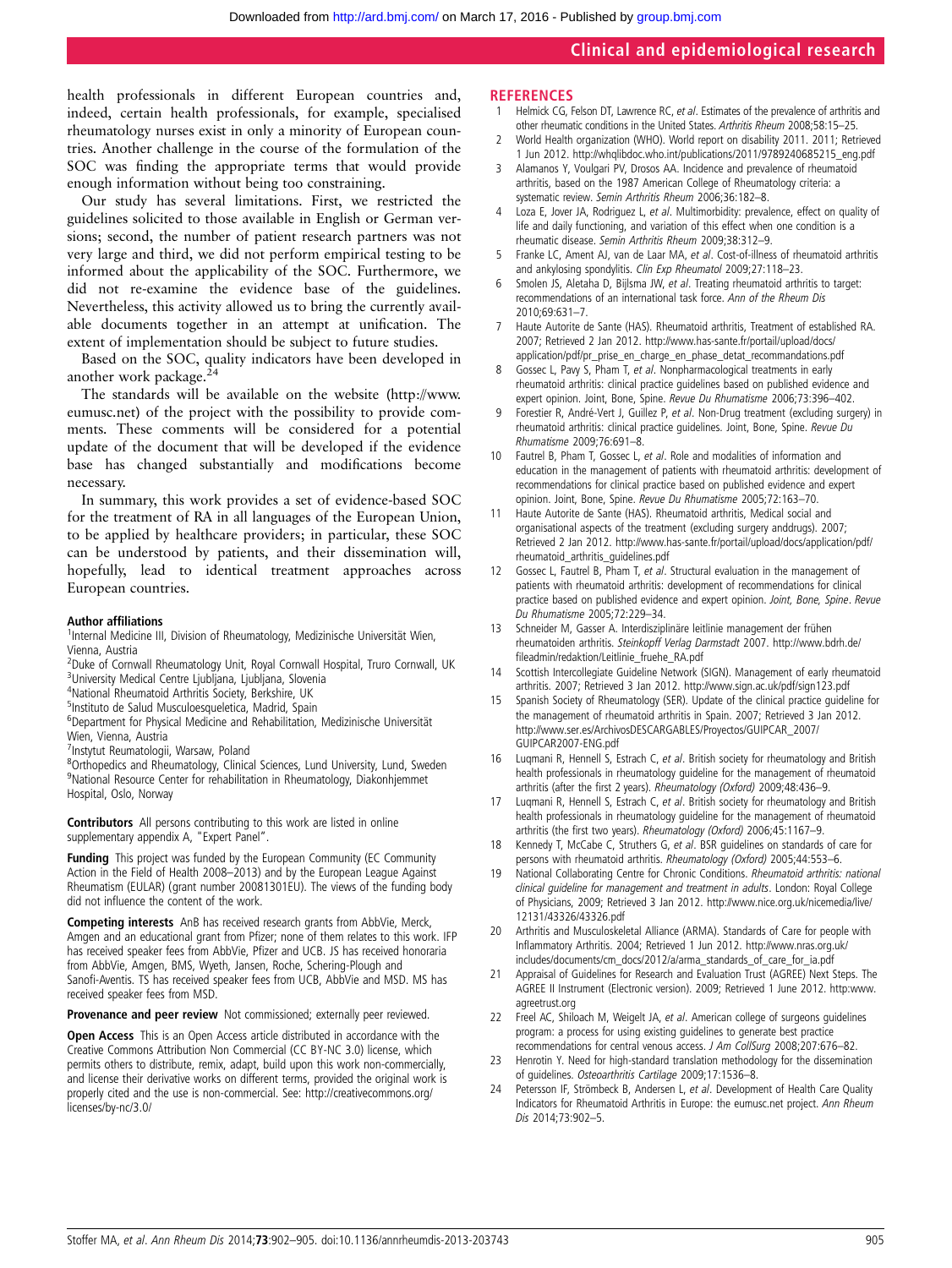

# **eumusc.net project care for rheumatoid arthritis in Europe: the Development of patient-centred standards of**

eumusc.net-working group Olejnik, Ingemar F Petersson, Till Uhlig, Tanja A Stamm and the Bosworth, Loreto Carmona, Veronika Fialka-Moser, Estibaliz Loza, Pawel Michaela A Stoffer, Josef S Smolen, Anthony Woolf, Ales Ambrozic, Ailsa

doi: 10.1136/annrheumdis-2013-203743 2013 Ann Rheum Dis 2014 73: 902-905 originally published online August 6,

**<http://ard.bmj.com/content/73/5/902>** Updated information and services can be found at:

These include:

| <b>Supplementary</b><br><b>Material</b> | Supplementary material can be found at:<br>http://ard.bmj.com/content/suppl/2013/08/06/annrheumdis-2013-2037<br>43.DC1.html<br>http://ard.bmj.com/content/suppl/2014/04/30/annrheumdis-2013-2037<br>43.DC2.html                                                                                                                                                                                                                      |
|-----------------------------------------|--------------------------------------------------------------------------------------------------------------------------------------------------------------------------------------------------------------------------------------------------------------------------------------------------------------------------------------------------------------------------------------------------------------------------------------|
| <b>References</b>                       | This article cites 14 articles, 3 of which you can access for free at:<br>http://ard.bmj.com/content/73/5/902#BIBL                                                                                                                                                                                                                                                                                                                   |
| <b>Open Access</b>                      | This is an Open Access article distributed in accordance with the Creative<br>Commons Attribution Non Commercial (CC BY-NC 3.0) license, which<br>permits others to distribute, remix, adapt, build upon this work<br>non-commercially, and license their derivative works on different terms,<br>provided the original work is properly cited and the use is<br>non-commercial. See: http://creativecommons.org/licenses/by-nc/3.0/ |
| <b>Email alerting</b><br>service        | Receive free email alerts when new articles cite this article. Sign up in the<br>box at the top right corner of the online article.                                                                                                                                                                                                                                                                                                  |
| <b>Topic</b><br><b>Collections</b>      | Articles on similar topics can be found in the following collections<br><b>ARD Lay summaries (57)</b><br>Open access (524)<br>Connective tissue disease (4155)<br>Degenerative joint disease (4538)<br>Immunology (including allergy) (5025)<br>Musculoskeletal syndromes (4844)<br>Rheumatoid arthritis (3183)                                                                                                                      |

**<http://group.bmj.com/group/rights-licensing/permissions>** To request permissions go to:

**<http://journals.bmj.com/cgi/reprintform>** To order reprints go to:

**<http://group.bmj.com/subscribe/>** To subscribe to BMJ go to: